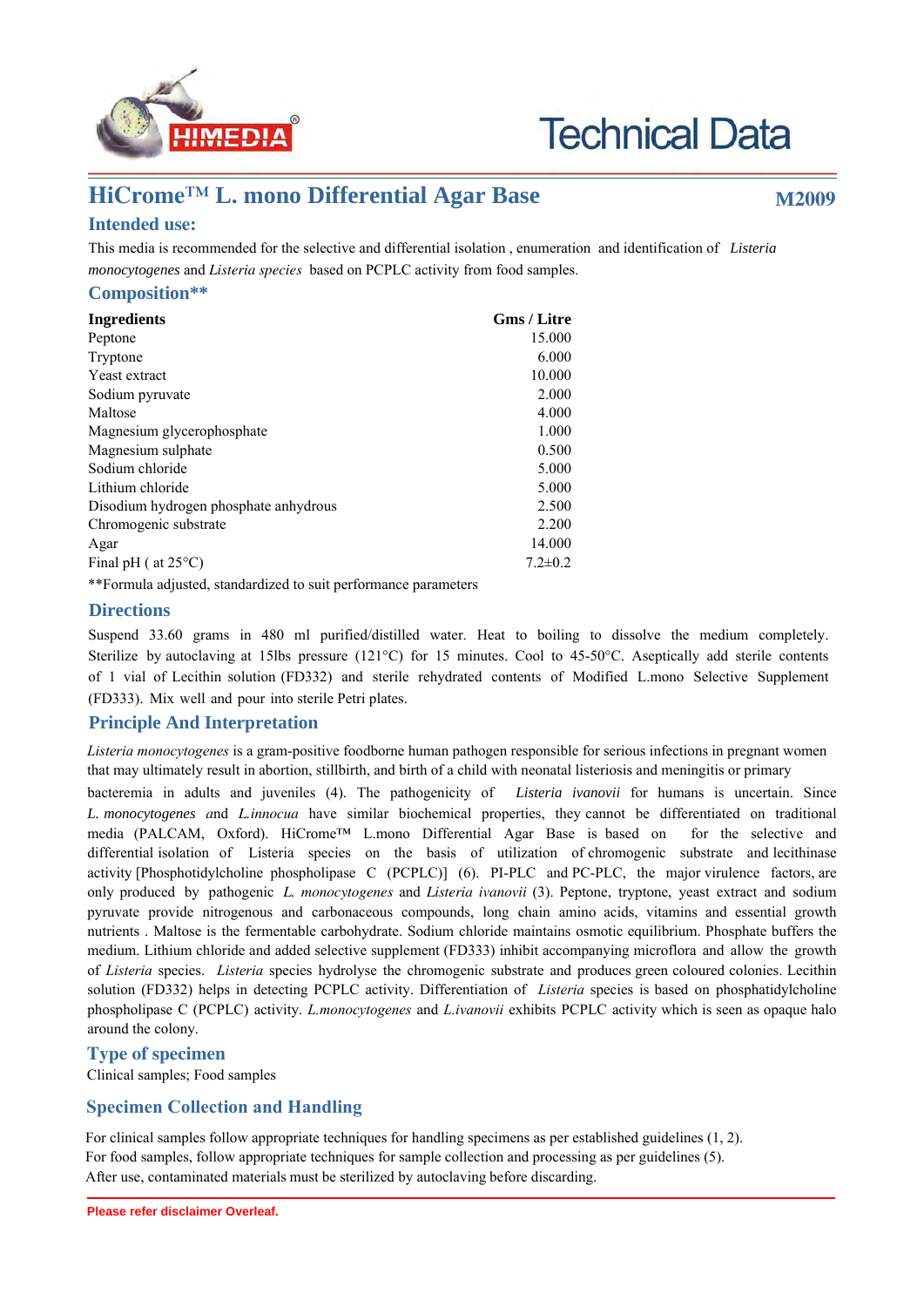#### **Warning and Precautions**

In Vitro diagnostic Use only. Read the label before opening the container. Wear protective gloves/protective clothing/eye protection/ face protection. Follow good microbiological lab practices while handling specimens and culture. Standard precautions as per established guidelines should be followed while handling clinical specimens. Safety guidelines may be referred in individual safety data sheets.

#### **Limitations**

- 1. Due to variable nutritional requirements, some strains may show poor growth on this medium.
- 2. Slight colour variation may be observed depending upon the utilization of the substrate by the organism.

#### **Performance and Evaluation**

Performance of the medium is expected when used as per the direction on the label within the expiry period when stored at recommended temmperature.

#### **Quality Control**

#### **Appearance**

Cream to yellow homogeneous free flowing powder

#### **Gelling**

Firm, comparable with 1.4% Agar gel

#### **Colour and Clarity of prepared medium**

Light amber coloured, opalescent gel forms in Petri plates

#### **Reaction**

Reaction of 6.72% w/v aqueous solution at 25°C. pH : 7.2±0.2

#### **pH**

7.00-7.40

#### **Cultural Response**

Cultural characteristics observed with added sterile Modified L.mono Selective Supplement (FD333) and Lecithin solution (FD332) after an incubation at 35 - 37°C for 24 - 48 hours.

#### **Cultural Response**

| Organism                                                                     | <b>Inoculum</b><br>(CFU) | Growth    | <b>Recovery</b> | <b>Colour of</b><br><b>Colony</b> | <b>PCPLC</b> activity                                                                                           |
|------------------------------------------------------------------------------|--------------------------|-----------|-----------------|-----------------------------------|-----------------------------------------------------------------------------------------------------------------|
| Escherichia coli ATCC<br>25922 (00013*)                                      | $>=104$                  | inhibited | $0\%$           |                                   |                                                                                                                 |
| Escherichia coli ATCC<br>8739 (00012*)                                       | $>=104$                  | inhibited | $0\%$           |                                   |                                                                                                                 |
| <i>Enterococcus faecalis ATCC</i> >= $104$<br>29212 (00087*)                 |                          | inhibited | 0%              |                                   |                                                                                                                 |
| Listeria innocua ATCC<br>33090 (00017*)                                      | $>=104$                  | luxuriant | $>=50%$         | greenish-blue                     | negative                                                                                                        |
| Listeria ivanovii subsp.<br><i>ivanovii serovar</i> 5<br>ATCC 19119 (00018*) | 50-100                   | luxuriant | $>=50\%$        | greenish-blue                     | positive, opaque halo around<br>the colony exhibiting<br>phophatidylcholine<br>phospholipase acivity            |
| Listeria monocytogenes<br>serovar 1 ATCC 19112<br>$(00020*)$                 | 50-100                   | luxuriant | $>=50%$         | greenish-blue                     | positive, opaque halo around<br>the colony exhibiting<br>phosphatidylcholine specific<br>phospholipase activity |
| Listeria monocytogenes<br>serovar 4b ATCC<br>13932 (00021*)                  | 50-100                   | luxuriant | $>=50%$         | greenish-blue                     | positive, opaque halo around<br>the colony exhibiting<br>phosphatidylcholine specific<br>phospholipase activity |
| Listeria monocytogenes<br>serovar l/2a ATCC<br>35152 (00109*)                | 50-100                   | luxuriant | $>=50\%$        | greenish-blue                     | positive, opaque halo around<br>the colony exhibiting<br>phosphatidylcholine specific<br>phospholipase activity |

Key : (\* )- Corresponding WDCM Numbers